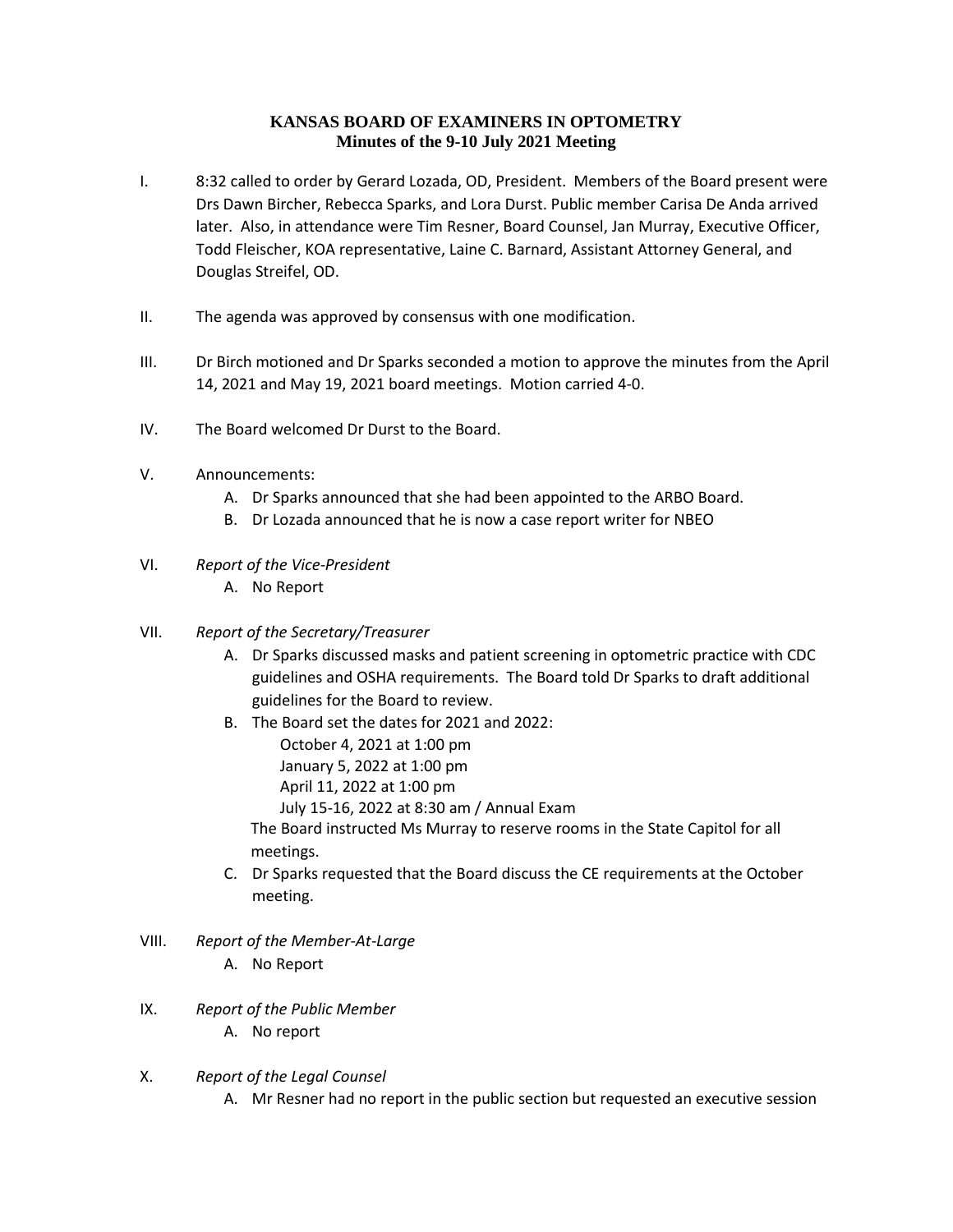- XI. *Report of the Executive Officer*
	- A. Ms Murray reported on renewals: 375 licenses were renewed, 14 were retired and 5 were expired on 07/01/2021.
	- B. Reciprocity
		- 1. Dr Durst moved and Dr Sparks seconded a motion to approve the reciprocity of Douglas Streifel, OD. Motion carried 4-0.
	- C. Trade Names:
		- 1. Dr Birch motioned and Dr Durst seconded a motion to approve the trade name of *Prairie Vista Eye and Optical, P.A.,* 22381 N Kansas Ave, Liberal, KS for Ryan Farrar, OD. Motion carried 4-0.
		- 2. D Sparks motioned and Dr Durst seconded a motion to approve the trade name of *The Eye Center on 135th*, 13600 S Alden St, Olathe, KS for Evan Strong, OD and Jayme Fose, OD. Motion carried 4-0.
		- 3. Dr Birch motioned and Dr Durst seconded a motion to approve the trade name of *Wichita Optometry, PA,* 8150 E Douglas Ave, Suite 50, Wichita , KS for Jeffery Yarrow, OD, Chadwin Fleming, OD, Ashley Blasi, OD, Drew Heide, OD, Melia Nguyen, OD, Kevin Cline, OD, Amy Goertz, OD, Jamie Speth, OD and Roy Roberts, OD. Motion carried 4-0.
		- 4. Dr Sparks motioned and Dr Birch seconded a motion to approve the trade name of *Aria Vision Care, LLC,* various nursing homes in Kansas, for Douglas Streifel, OD. Motion carried 4-0.
	- D. The Board tabled the request from ASCO to require Cultural Competence continuing education until the October meeting.
	- E. Ms Murray discussed the Board's budget. The Board requested that she arrange budget training for the Board at the October meeting.
	- F. Ms Murray discussed getting iPads for the Board. The Board instructed her to wait.
	- G. Ms Murray discussed an inquiry she had about offering guidance on closing an optometry practice when the optometrist has passed away.
- XII. *Report of the President*
	- A. Dr Lozada gave a report of the ARBO conference that he attended in June.
	- B. Dr Lozada discussed previous investigations that had been filed with Kansas Board of Healing Arts.
	- C. Dr Lozada discussed new investigations that were to be filed with Kansas board of Healing Arts.
	- D. Dr Lozada asked for new items for discussion
	- E. Dr Lozada discussed unfinished items, which included reviewing all of the rules and regulations.
- XIII. *Comments From the Public*
	- A. No report